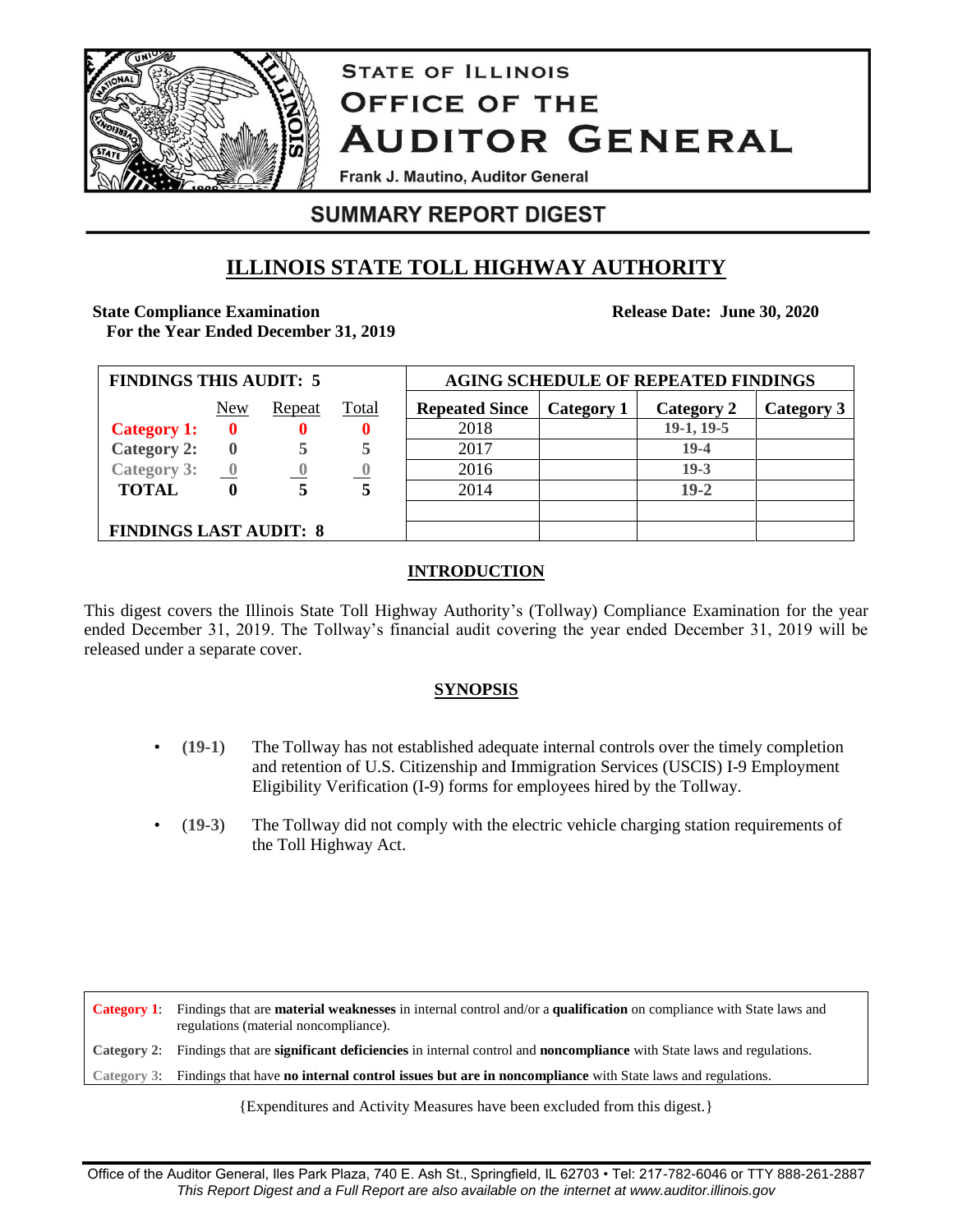#### **FINDINGS, CONCLUSIONS, AND RECOMMENDATIONS**

#### **INADEQUATE CONTROLS OVER COMPLETION AND RETENTION OF I-9 FORMS**

**Need to improve controls over the completion and retention of I-9 forms**

The Tollway has not established adequate controls over the timely completion and retention of U.S. Citizenship and Immigration Services (USCIS) I-9 Employment Eligibility Verification (I-9) forms for employees hired by the Tollway.

During our sample testing of 40 employees' personnel files, we noted the following:

- Four (4) I-9 forms (10%) did not have Section 2 completed by Tollway personnel within the required three days from hire date. These forms were completed 1 to 12 days late.
- Two (2) I-9 forms (5%) could not be located and provided for inspection. Of the two, one employee was terminated during the year, and the other employee was an active employee with a hire date of July 2019.
- $\bullet$  One (1) I-9 form (2.5%) did not have Section 1 completed on or before the hire date. Section 1 was completed 1 day late.

Failure to complete and retain I-9 forms within the required timeframe is a violation of USCIS requirements and could expose the Tollway to penalties. (Finding 1, pages 13-14)

We recommended the Tollway review their current procedures to prepare, review, and retain I-9 forms and make any necessary changes to ensure compliance with USCIS requirements.

Tollway management concurred with the finding.

#### **FAILURE TO FULLY COMPLY WITH THE TOLL HIGHWAY ACT**

The Tollway did not comply with the electric vehicle charging station requirements of the Toll Highway Act (Act).

The Tollway is required by the Toll Highway Act (605 ILCS 10/11(e)) to construct and maintain at least one electric vehicle charging station at any location where the Tollway has entered into an agreement with an entity for the purpose of providing motor fuel service stations and facilities, garages, stores, or restaurants, as required.

#### **Two I-9 forms could not be located**

**Tollway agrees with the auditors**